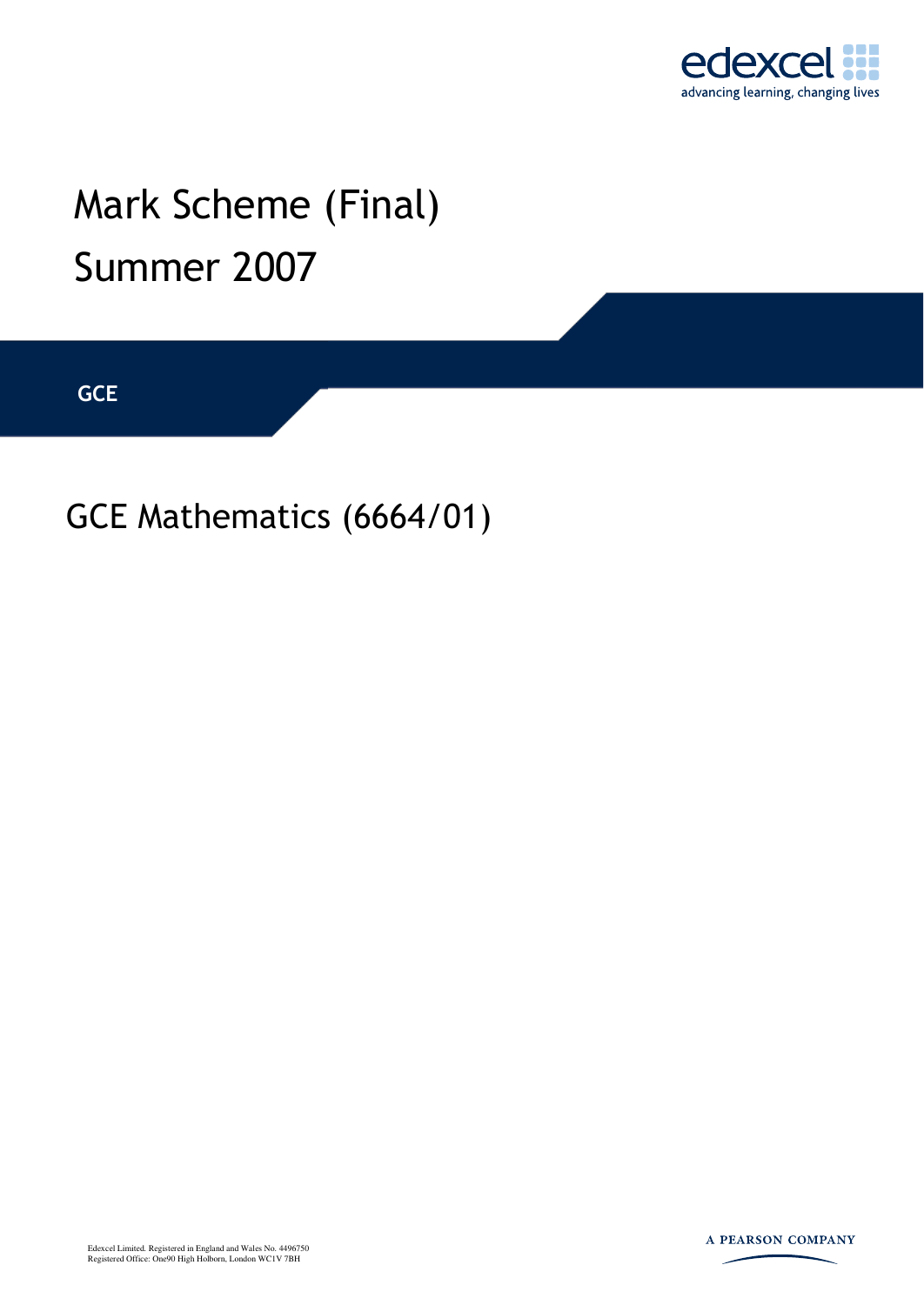# **General Principal for Pure Mathematics Marking**

(But note that specific mark schemes may sometimes override these general principles).

## **Method mark for solving 3 term quadratic:**

1. Factorisation

 $(x^2 + bx + c) = (x + p)(x + q)$ , where  $|pq| = |c|$ , leading to  $x = ...$ 

 $(ax^2 + bx + c) = (mx + p)(nx + q)$ , where  $|pq| = |c|$  and  $|mn| = |a|$ , leading to  $x = ...$ 

## 2. Formula

Attempt to use correct formula (with values for *a*, *b* and *c*).

3. Completing the square

Solving  $x^2 + bx + c = 0$ :  $(x \pm p)^2 \pm q \pm c$ ,  $p \neq 0$ ,  $q \neq 0$ , leading to  $x = ...$ 

## **Method marks for differentiation and integration:**

1. Differentiation

Power of at least one term decreased by 1.  $(x^n \rightarrow x^{n-1})$ 

2. Integration

Power of at least one term increased by 1.  $(x^n \rightarrow x^{n+1})$ 

#### **Use of a formula**

Where a method involves using a formula that has been learnt, the advice given in recent examiners' reports is that the formula should be quoted first.

Normal marking procedure is as follows:

Method mark for quoting a correct formula and attempting to use it, even if there are mistakes in the substitution of values.

Where the formula is not quoted, the method mark can be gained by implication from correct working with values, but may be lost if there is any mistake in the working.

#### **Exact answers**

Examiners' reports have emphasised that where, for example, an exact answer is asked for, or working with surds is clearly required, marks will normally be lost if the candidate resorts to using rounded decimals.

#### **Answers without working**

The rubric says that these may not gain full credit. Individual mark schemes will give details of what happens in particular cases. General policy is that if it could be done "in your head", detailed working would not be required. Most candidates do show working, but there are occasional awkward cases and if the mark scheme does not cover this, please contact your team leader for advice.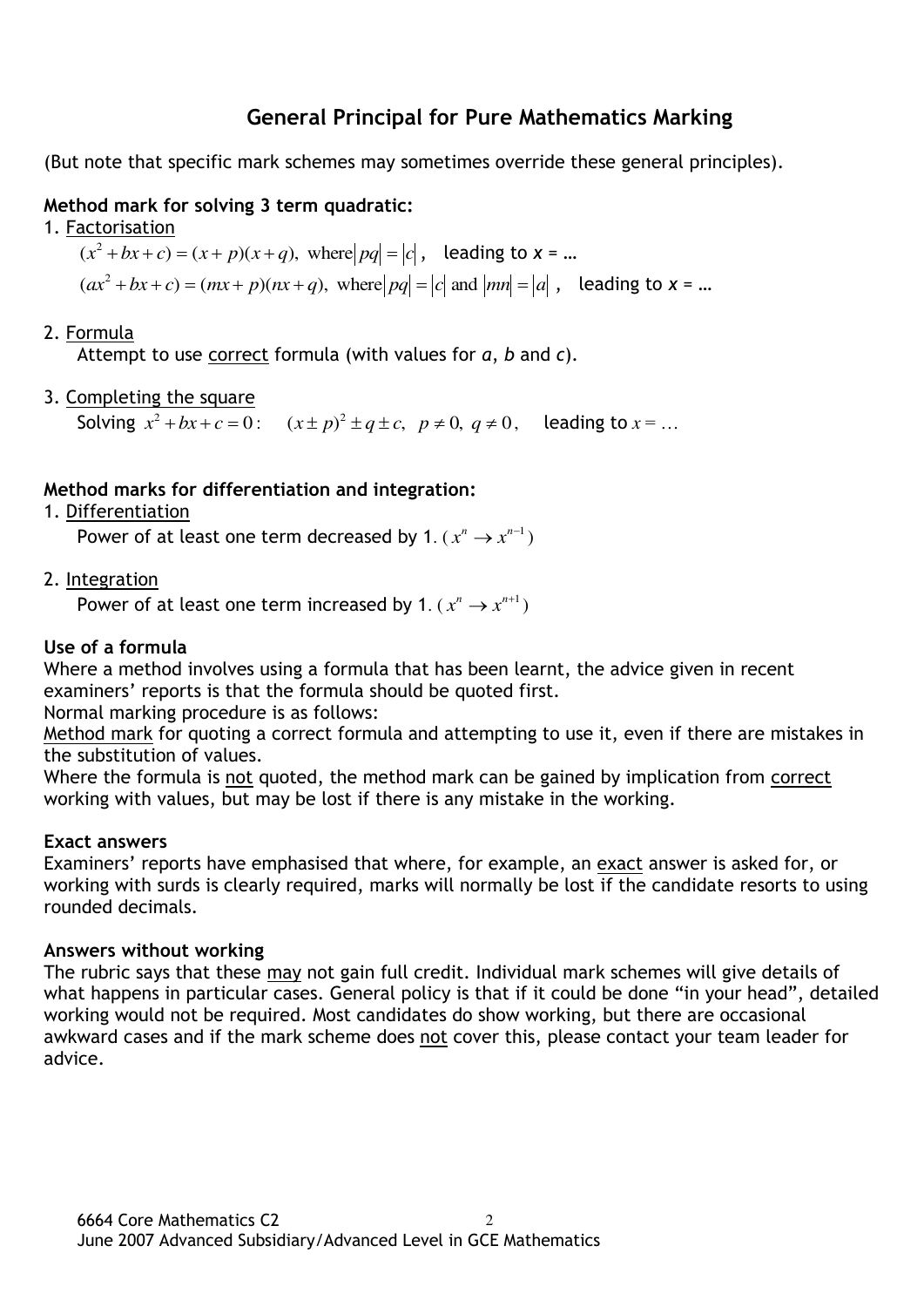# **June 2007 6664 Core Mathematics C2 Mark Scheme**

| Question<br>number | Scheme                                                                                                                                                                                                                                                                                                                          | Marks |
|--------------------|---------------------------------------------------------------------------------------------------------------------------------------------------------------------------------------------------------------------------------------------------------------------------------------------------------------------------------|-------|
|                    |                                                                                                                                                                                                                                                                                                                                 |       |
|                    | 1. $\int x^{-\frac{1}{2}} dx = \frac{x^{\frac{1}{2}}}{\left(\frac{1}{2}\right)}$ (Or equivalent, such as $2x^{\frac{1}{2}}$ , or $2\sqrt{x}$ ) M1 A1<br>$\left[\frac{x^{\frac{1}{2}}}{\left(\frac{1}{2}\right)}\right]^{8} = 2\sqrt{8}-2 = -2+4\sqrt{2}$ [or $4\sqrt{2}-2$ , or $2(2\sqrt{2}-1)$ , or $2(-1+2\sqrt{2})$ ] M1 A1 | (4)   |
|                    |                                                                                                                                                                                                                                                                                                                                 |       |
|                    | $1^{\text{st}} M: x^{\frac{-1}{2}} \to kx^{\frac{1}{2}}, k \neq 0.$                                                                                                                                                                                                                                                             |       |
|                    | $2nd$ M: Substituting limits 8 and 1 into a 'changed' function (i.e. not $\frac{1}{\sqrt{x}}$ or $x^{-\frac{1}{2}}$ ),                                                                                                                                                                                                          |       |
|                    | and subtracting, either way round.                                                                                                                                                                                                                                                                                              |       |
|                    | $2nd$ A: This final mark is still scored if $-2+4\sqrt{2}$ is reached via a decimal.                                                                                                                                                                                                                                            |       |
|                    | N.B. Integration constant $+C$ may appear, e.g.<br>$\left[\frac{\frac{1}{x^2}}{\frac{1}{x^2}} + C\right] = (2\sqrt{8} + C) - (2 + C) = -2 + 4\sqrt{2}$<br>(Still full marks)                                                                                                                                                    |       |
|                    | <u>But</u> a final answer such as $-2+4\sqrt{2}+C$ is A0.                                                                                                                                                                                                                                                                       |       |
|                    | N.B. It will sometimes be necessary to 'ignore subsequent working' (isw) after a                                                                                                                                                                                                                                                |       |
|                    | correct form is seen, e.g. $\int x^{-\frac{1}{2}} dx = \frac{x^{\frac{1}{2}}}{\left(\frac{1}{2}\right)}$ (M1 A1), followed by incorrect                                                                                                                                                                                         |       |
|                    | simplification $\int x^{-\frac{1}{2}} dx = \frac{x^{\frac{1}{2}}}{\left(\frac{1}{2}\right)} = \frac{1}{2} x^{\frac{1}{2}}$ (still M1 A1) The second M mark                                                                                                                                                                      |       |
|                    | is still available for substituting 8 and 1 into $\frac{1}{2}x^{\frac{1}{2}}$ and subtracting.                                                                                                                                                                                                                                  |       |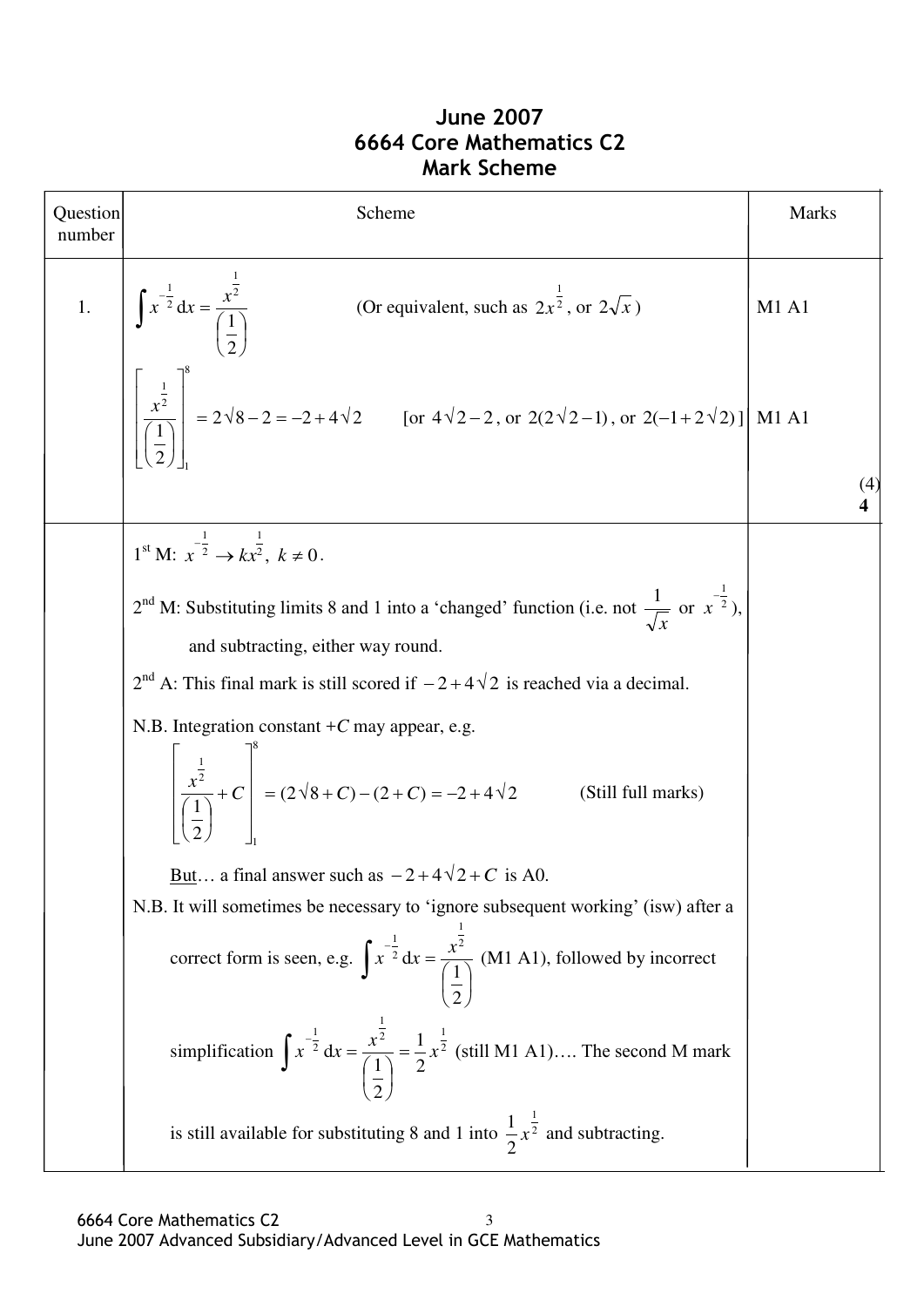| Question<br>number | Scheme                                                                                                                                                                                                                                                                                                                                                                                                                                                                                                                                                                                                                                                                                                                                                                                                                                                                                                                                                                                                                                                                                                                                                                                                                                                                                                                    | <b>Marks</b> |          |
|--------------------|---------------------------------------------------------------------------------------------------------------------------------------------------------------------------------------------------------------------------------------------------------------------------------------------------------------------------------------------------------------------------------------------------------------------------------------------------------------------------------------------------------------------------------------------------------------------------------------------------------------------------------------------------------------------------------------------------------------------------------------------------------------------------------------------------------------------------------------------------------------------------------------------------------------------------------------------------------------------------------------------------------------------------------------------------------------------------------------------------------------------------------------------------------------------------------------------------------------------------------------------------------------------------------------------------------------------------|--------------|----------|
| 2.                 | (a) $f(2) = 24 - 20 - 32 + 12 = -16$<br>(M: Attempt $f(2)$ or $f(-2)$ )<br>(If continues to say 'remainder = $16'$ , isw)<br>Answer must be seen in part (a), not part (b).                                                                                                                                                                                                                                                                                                                                                                                                                                                                                                                                                                                                                                                                                                                                                                                                                                                                                                                                                                                                                                                                                                                                               | <b>M1 A1</b> | (2)      |
|                    | (b) $(x+2)(3x^2-11x+6)$                                                                                                                                                                                                                                                                                                                                                                                                                                                                                                                                                                                                                                                                                                                                                                                                                                                                                                                                                                                                                                                                                                                                                                                                                                                                                                   | <b>M1 A1</b> |          |
|                    | $(x+2)(3x-2)(x-3)$<br>(If continues to 'solve an equation', isw)                                                                                                                                                                                                                                                                                                                                                                                                                                                                                                                                                                                                                                                                                                                                                                                                                                                                                                                                                                                                                                                                                                                                                                                                                                                          | <b>M1 A1</b> | (4)<br>6 |
|                    | (a) Answer only (if correct) scores both marks. (16 as 'answer only' is M0 A0).<br>Alternative (long division):<br>Divide by $(x - 2)$ to get $(3x^2 + ax + b)$ , $a \ne 0$ , $b \ne 0$ .<br>[M1]<br>$(3x^2 + x - 14)$ , and - 16 seen.<br>[A1]<br>(If continues to say 'remainder = $16'$ , isw)<br>(b) First M requires division by $(x + 2)$ to get $(3x^2 + ax + b)$ , $a \ne 0$ , $b \ne 0$ .<br>Second M for attempt to factorise their quadratic, even if wrongly obtained,<br>perhaps with a remainder from their division.<br>Usual rule: $(kx^2 + ax + b) = (px + c)(qx + d)$ , where $ pq  =  k $ and $ cd  =  b $ .<br>Just solving their quadratic by the formula is M0.<br>"Combining" all 3 factors is not required.<br>Alternative (first 2 marks):<br>$(x+2)(3x^2+ax+b) = 3x^3+(6+a)x^2+(2a+b)x+2b = 0$ , then compare<br>coefficients to find values of $a$ and $b$ . [M1]<br>$a = -11, b = 6$ [A1]<br>Alternative:<br>Factor theorem: Finding that $f(3) = 0$ : factor is, $(x-3)$ [M1, A1]<br>Finding that $f(\frac{2}{3}) = 0$ : factor is, $(3x-2)$ [M1, A1]<br>If just one of these is found, score the first 2 marks M1 A1 M0 A0.<br>Losing a factor of 3: $(x+2)\left(x-\frac{2}{3}\right)(x-3)$ scores M1 A1 M1 A0.<br>Answer only, one sign wrong: e.g. $(x+2)(3x-2)(x+3)$ scores M1 A1 M1 A0. |              |          |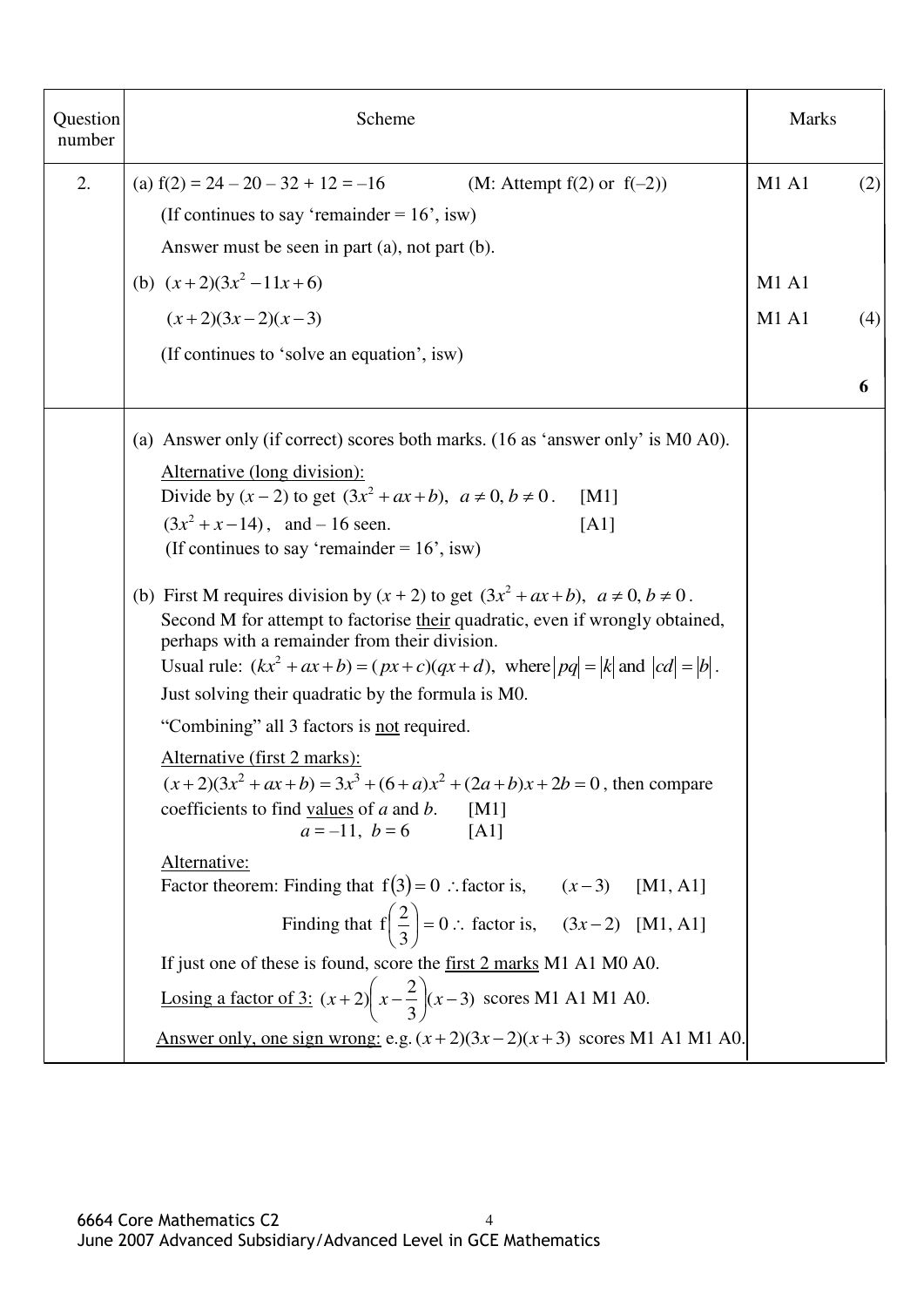| Question<br>number | Scheme                                                                                                                                                                                                                                                                                                                                                                                                                                                                                                                                                                                                                                                                                                                                                                                                                                                                                                                                                   | <b>Marks</b>       |     |
|--------------------|----------------------------------------------------------------------------------------------------------------------------------------------------------------------------------------------------------------------------------------------------------------------------------------------------------------------------------------------------------------------------------------------------------------------------------------------------------------------------------------------------------------------------------------------------------------------------------------------------------------------------------------------------------------------------------------------------------------------------------------------------------------------------------------------------------------------------------------------------------------------------------------------------------------------------------------------------------|--------------------|-----|
| 3.                 | [Allow unsimplified versions, e.g. $1^6 + 6(1^5)kx$ , ${}^6C_0 + {}^6C_1kx$ ]<br>(a) $1+6kx$<br>$+\frac{6\times5}{2}(kx)^2+\frac{6\times5\times4}{3\times2}(kx)^3$ [See below for acceptable versions]<br>N.B. THIS NEED NOT BE SIMPLIFIED FOR THE A1 (isw is applied)                                                                                                                                                                                                                                                                                                                                                                                                                                                                                                                                                                                                                                                                                   | B1<br><b>M1 A1</b> | (3) |
|                    | (b) $6k = 15k^2$ $k = \frac{2}{5}$ (or equiv. fraction, or 0.4) (Ignore $k = 0$ , if seen)                                                                                                                                                                                                                                                                                                                                                                                                                                                                                                                                                                                                                                                                                                                                                                                                                                                               | M1 A1cso           | (2) |
|                    | (c) $c = \frac{6 \times 5 \times 4}{3 \times 2} \left(\frac{2}{5}\right)^3 = \frac{32}{25}$ (or equiv. fraction, or 1.28)                                                                                                                                                                                                                                                                                                                                                                                                                                                                                                                                                                                                                                                                                                                                                                                                                                | Alcso              | (1) |
|                    | (Ignore $x^3$ , so $\frac{32}{25}x^3$ is fine)                                                                                                                                                                                                                                                                                                                                                                                                                                                                                                                                                                                                                                                                                                                                                                                                                                                                                                           |                    | 6   |
|                    | (a) The terms can be 'listed' rather than added.                                                                                                                                                                                                                                                                                                                                                                                                                                                                                                                                                                                                                                                                                                                                                                                                                                                                                                         |                    |     |
|                    | M1: Requires correct structure: 'binomial coefficients' (perhaps from Pascal's<br>triangle), increasing powers of $x$ . Allow a 'slip' or 'slips' such as:<br>$+\frac{6\times5}{2}kx^2+\frac{6\times5\times4}{3\times2}kx^3$ , $+\frac{6\times5}{2}(kx)^2+\frac{6\times5}{3\times2}(kx)^3$<br>$+\frac{5\times4}{2}kx^2+\frac{5\times4\times3}{3\times2}kx^3$ , $+\frac{6\times5}{2}x^2+\frac{6\times5\times4}{3\times2}x^3$<br>But: $15 + k^2 x^2 + 20 + k^3 x^3$ or similar is M0.<br>Both $x^2$ and $x^3$ terms must be seen.<br>$\binom{6}{2}$ and $\binom{6}{3}$ or equivalent such as ${}^6C_2$ and ${}^6C_3$ are acceptable, and<br>even $\left(\frac{6}{2}\right)$ and $\left(\frac{6}{3}\right)$ are acceptable for the method mark.<br>A1: Any correct (possibly unsimplified) version of these 2 terms.<br>$\binom{6}{2}$ and $\binom{6}{3}$ or equivalent such as <sup>6</sup> C <sub>2</sub> and <sup>6</sup> C <sub>3</sub> are acceptable. |                    |     |
|                    | Descending powers of $x$ :<br>Can score the M mark if the required first 4 terms are not seen.<br><u>Multiplying out</u> $(1 + kx)(1 + kx)(1 + kx)(1 + kx)(1 + kx)$ :<br>M1: A full attempt to multiply out (power $6$ )<br>B1 and A1 as on the main scheme.<br>(b) M: Equating the coefficients of x and $x^2$ (even if trivial, e.g. $6k = 15k$ ).<br>Allow this mark also for the 'misread': equating the coefficients of $x^2$ and $x^3$<br>An equation in $k$ alone is required for this M mark, although<br>condone $6kx = 15k^2x^2 \Rightarrow (6k = 15k^2 \Rightarrow) k = \frac{2}{5}$ .                                                                                                                                                                                                                                                                                                                                                        |                    |     |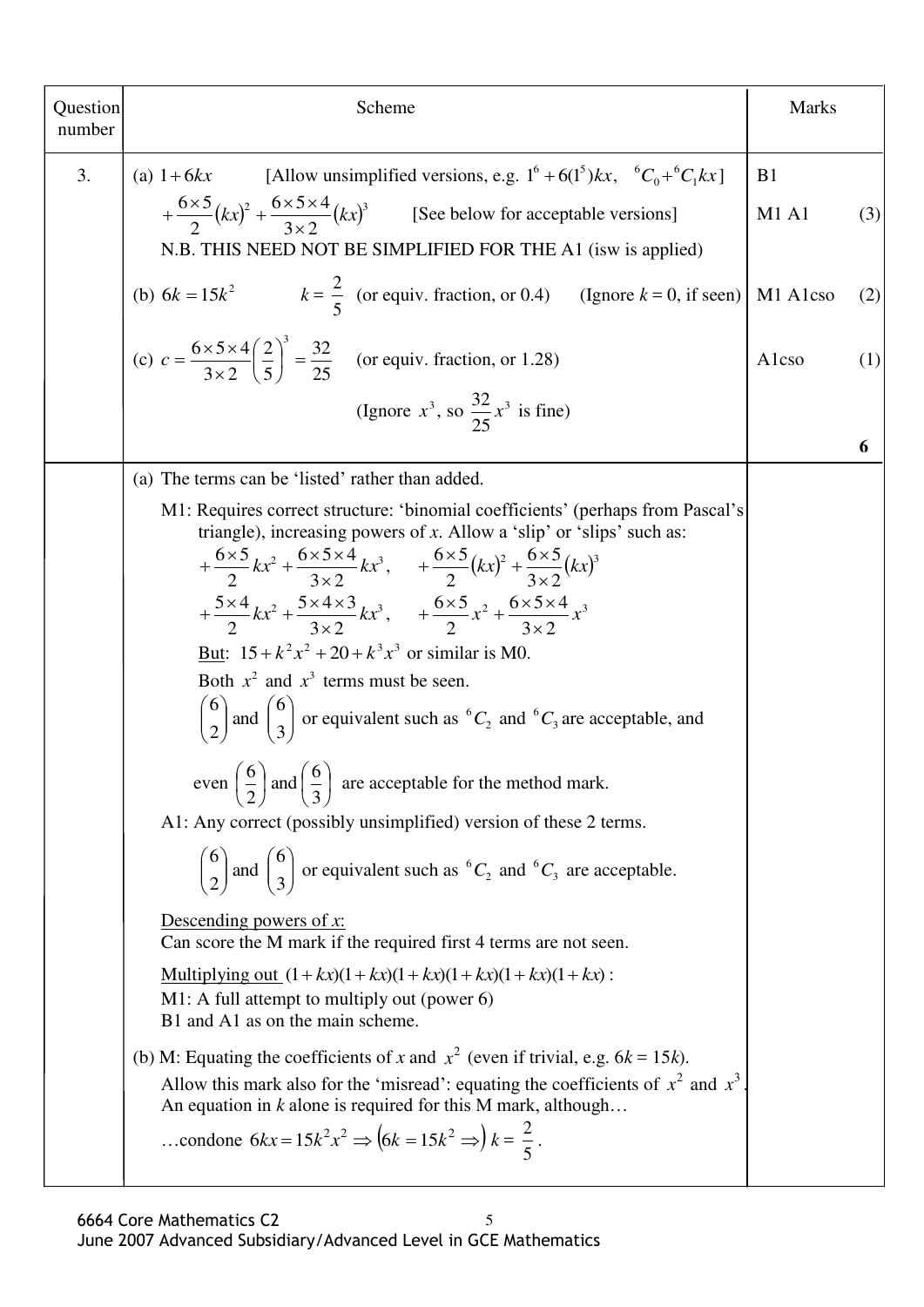| Question<br>number | Scheme                                                                                                                                                                                                                                                                                                                                                                                                                                                                                                                                                                                                                                                                                                                                                                                                                                                                                                                                                                                                           | <b>Marks</b>   |     |
|--------------------|------------------------------------------------------------------------------------------------------------------------------------------------------------------------------------------------------------------------------------------------------------------------------------------------------------------------------------------------------------------------------------------------------------------------------------------------------------------------------------------------------------------------------------------------------------------------------------------------------------------------------------------------------------------------------------------------------------------------------------------------------------------------------------------------------------------------------------------------------------------------------------------------------------------------------------------------------------------------------------------------------------------|----------------|-----|
| 4.                 | (a) $4^2 = 5^2 + 6^2 - (2 \times 5 \times 6 \cos \theta)$                                                                                                                                                                                                                                                                                                                                                                                                                                                                                                                                                                                                                                                                                                                                                                                                                                                                                                                                                        | M1             |     |
|                    | $\cos \theta = \frac{5^2 + 6^2 - 4^2}{2 \times 5 \times 6}$                                                                                                                                                                                                                                                                                                                                                                                                                                                                                                                                                                                                                                                                                                                                                                                                                                                                                                                                                      | A <sub>1</sub> |     |
|                    | $\left(=\frac{45}{60}\right)=\frac{3}{4}$<br>$(*)$                                                                                                                                                                                                                                                                                                                                                                                                                                                                                                                                                                                                                                                                                                                                                                                                                                                                                                                                                               | Alcso          | (3) |
|                    | (b) $\sin^2 A + \left(\frac{3}{4}\right)^2 = 1$<br>(or equiv. Pythag. method)                                                                                                                                                                                                                                                                                                                                                                                                                                                                                                                                                                                                                                                                                                                                                                                                                                                                                                                                    | M <sub>1</sub> |     |
|                    | $\left(\sin^2 A = \frac{7}{16}\right)$ sin $A = \frac{1}{4}\sqrt{7}$ or equivalent exact form, e.g. $\sqrt{\frac{7}{16}}$ , $\sqrt{0.4375}$                                                                                                                                                                                                                                                                                                                                                                                                                                                                                                                                                                                                                                                                                                                                                                                                                                                                      | A1             | (2) |
|                    |                                                                                                                                                                                                                                                                                                                                                                                                                                                                                                                                                                                                                                                                                                                                                                                                                                                                                                                                                                                                                  |                | 5   |
|                    | (a) M: Is also scored for $5^2 = 4^2 + 6^2 - (2 \times 4 \times 6 \cos \theta)$<br>$6^2 = 5^2 + 4^2 - (2 \times 5 \times 4 \cos \theta)$<br>$\alpha$<br>or $\cos \theta = \frac{4^2 + 6^2 - 5^2}{2 \times 4 \times 6}$ or $\cos \theta = \frac{5^2 + 4^2 - 6^2}{2 \times 5 \times 4}$ .<br>1st A: Rearranged correctly and numerically correct (possibly unsimplified),<br>in the form $\cos \theta = $ or $60 \cos \theta = 45$ (or equiv. in the form $p \cos \theta = q$ ).<br>Alternative (verification):<br>$4^2 = 5^2 + 6^2 - \left(2 \times 5 \times 6 \times \frac{3}{4}\right)$<br>[M1]<br>Evaluate correctly, at least to $16 = 25 + 36 - 45$ [A1]<br>Conclusion (perhaps as simple as a tick). [A1cso]<br>(Just achieving $16 = 16$ is insufficient without at least a tick).<br>(b) M: Using a correct method to find an equation in $\sin^2 A$ or $\sin A$ which<br>would give an exact value.<br>Correct answer without working (or with unclear working or decimals):<br>Still scores both marks. |                |     |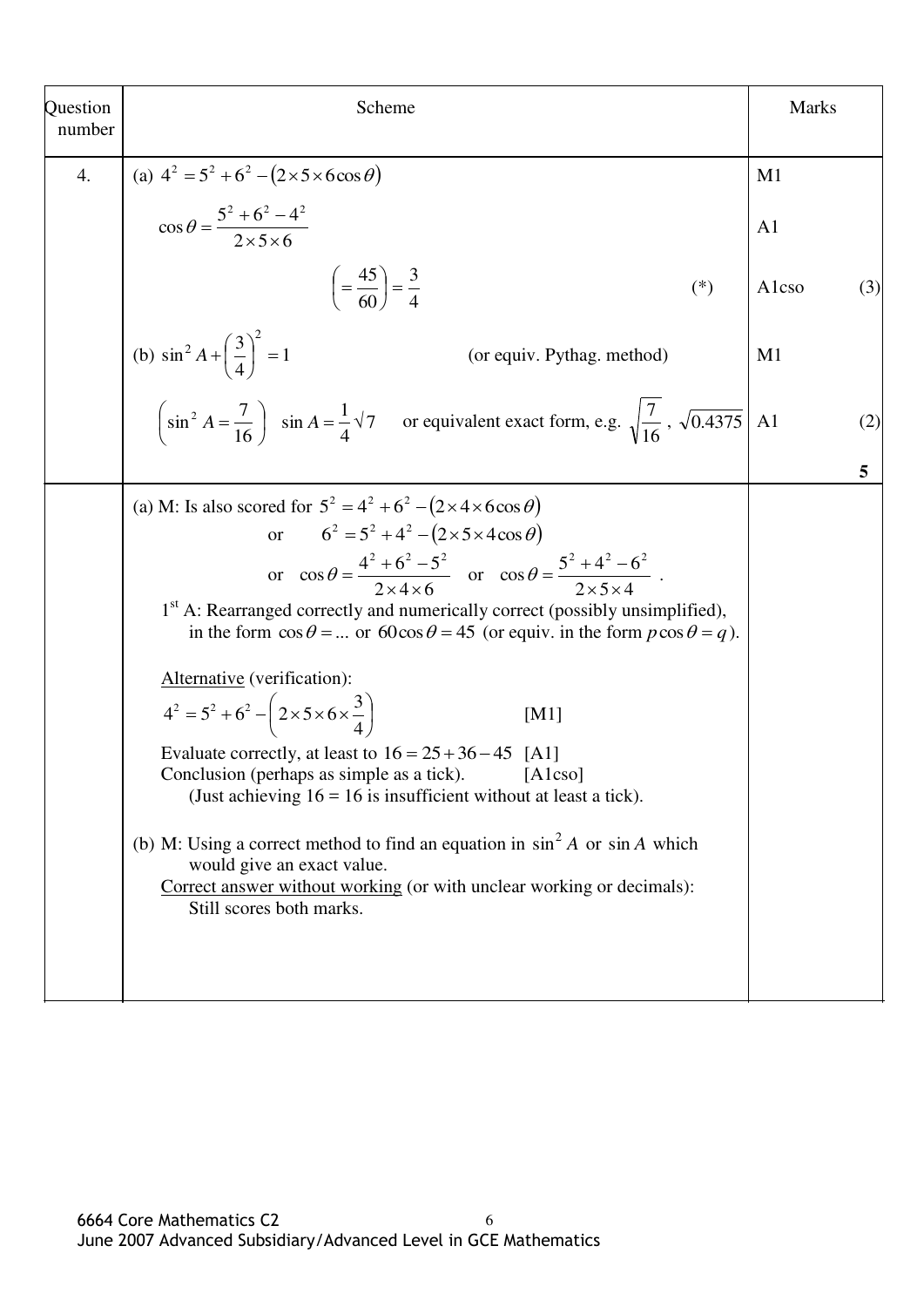| Question<br>number | Scheme                                                                                                                                                           | <b>Marks</b>   |     |
|--------------------|------------------------------------------------------------------------------------------------------------------------------------------------------------------|----------------|-----|
| 5.                 | (a) 1.414 (allow also exact answer $\sqrt{2}$ ),<br>3.137<br>Allow awrt                                                                                          | B1, B1         | (2) |
|                    | (b) $\frac{1}{2}(0.5)$                                                                                                                                           | B <sub>1</sub> |     |
|                    | $\{0+6+2(0.530+1.414+3.137)\}$                                                                                                                                   | M1 A1ft        |     |
|                    | $= 4.04$ (Must be 3 s.f.)                                                                                                                                        | A1             | (4) |
|                    | (c) Area of triangle = $\frac{1}{2}(2 \times 6)$                                                                                                                 | B <sub>1</sub> |     |
|                    | (Could also be found by integration, or even by the trapezium rule on $y = 3x$ )<br>Area required = Area of triangle – Answer to (b) (Subtract either way round) | M <sub>1</sub> |     |
|                    | $6 - 4.04 = 1.96$<br>Allow awrt                                                                                                                                  | A1ft           | (3) |
|                    | (ft from (b), dependent on the B1, and on answer to (b) <u>less than</u> $6$ )                                                                                   |                |     |
|                    |                                                                                                                                                                  |                | 9   |
|                    | (a) If answers are given to only 2 d.p. $(1.41 \text{ and } 3.14)$ , this is B0 B0, but full marks<br>can be given in part (b) if 4.04 is achieved.              |                |     |
|                    | (b) Bracketing mistake: i.e. $\frac{1}{2}(0.5)(0+6) + 2(0.530 + 1.414 + 3.137)$                                                                                  |                |     |
|                    | scores B1 M1 A0 A0 <u>unless</u> the final answer implies that the calculation has<br>been done correctly (then full marks can be given).                        |                |     |
|                    | Alternative (finding and adding separate areas):                                                                                                                 |                |     |
|                    | $\frac{1}{2} \times \frac{1}{2}$ (Triangle/trapezium formulae, and height of triangle/trapezium)[B1]                                                             |                |     |
|                    | Fully correct method for total area, with values from table.<br>[M1, A1ft]<br>4.04<br>[A1]                                                                       |                |     |
|                    | (c) B1: Can be given for 6 with no working, but should not be given for 6<br>obtained from wrong working.                                                        |                |     |
|                    | A1ft: This is a dependent follow-through: the B1 for 6 must have been scored,<br>and the answer to (b) must be less than 6.                                      |                |     |
|                    |                                                                                                                                                                  |                |     |
|                    |                                                                                                                                                                  |                |     |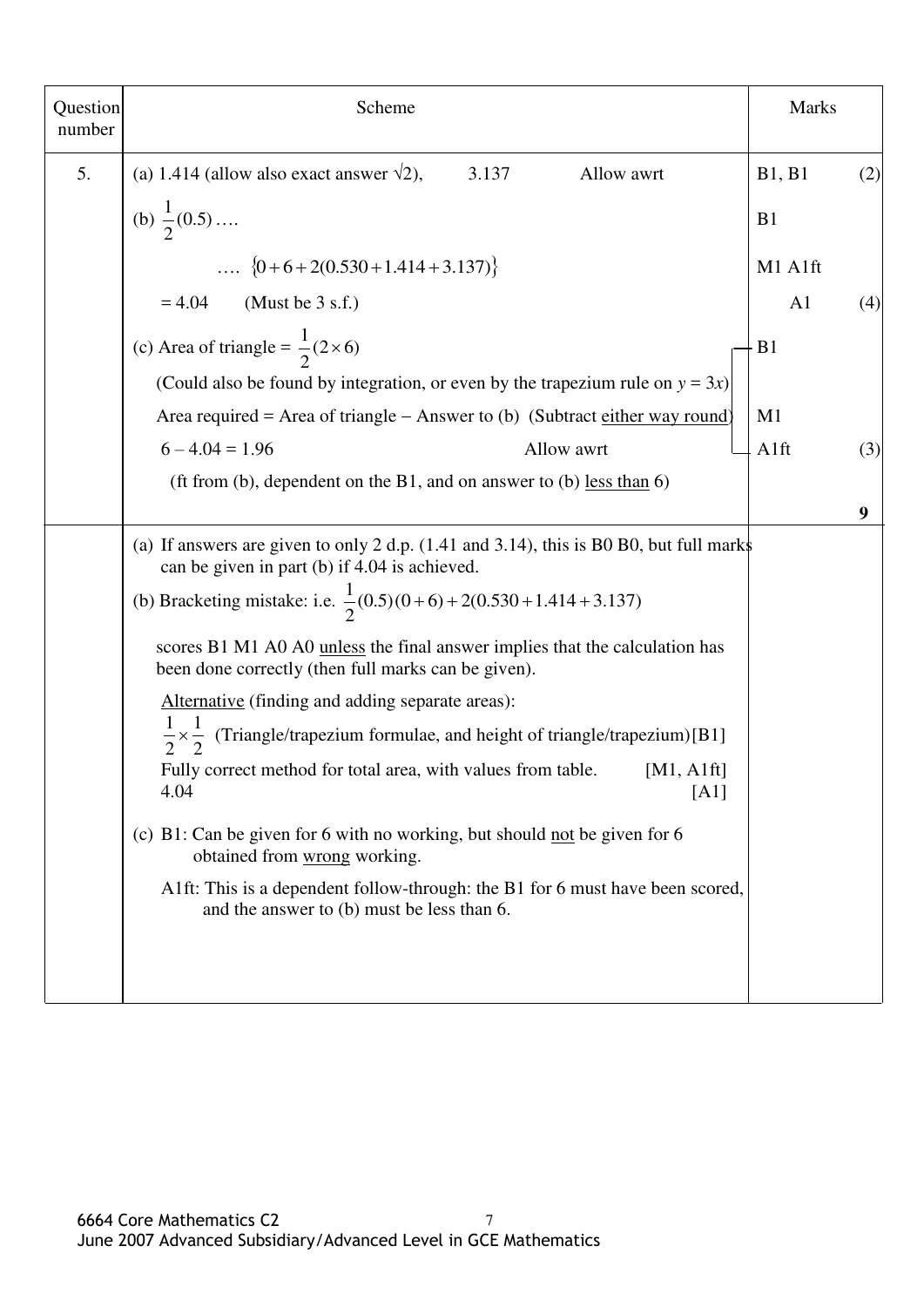| Question<br>number | Scheme                                                                                                                                     |                      | <b>Marks</b>   |          |
|--------------------|--------------------------------------------------------------------------------------------------------------------------------------------|----------------------|----------------|----------|
| 6.                 | (a) $x = \frac{\log 0.8}{\log 8}$ or $\log_8 0.8$ , $= -0.107$<br>Allow awrt                                                               |                      | M1, A1         | (2)      |
|                    |                                                                                                                                            |                      | B1             |          |
|                    | (b) $2\log x = \log x^2$<br>$\log x^2 - \log 7x = \log \frac{x^2}{7x}$                                                                     |                      | M <sub>1</sub> |          |
|                    | "Remove logs" to form equation in $x$ , using the base correctly:                                                                          | $\frac{x^2}{7x} = 3$ | M1             |          |
|                    | $x=21$<br>(Ignore $x = 0$ , if seen)                                                                                                       |                      | Alcso          | (4)<br>6 |
|                    | (a) Allow also the 'implicit' answer $8^{-0.107}$ (M1 A1).                                                                                 |                      |                |          |
|                    | Answer only: -0.107 or awrt: Full marks.                                                                                                   |                      |                |          |
|                    | Answer only: -0.11 or awrt (insufficient accuracy): M1 A0                                                                                  |                      |                |          |
|                    | Trial and improvement: Award marks as for "answer only".                                                                                   |                      |                |          |
|                    | (b) Alternative:                                                                                                                           |                      |                |          |
|                    | $2\log x = \log x^2$                                                                                                                       | B1                   |                |          |
|                    | $\log 7x + 1 = \log 7x + \log 3 = \log 21x$                                                                                                | M1                   |                |          |
|                    | "Remove logs" to form equation in x: $x^2 = 21x$                                                                                           | M1                   |                |          |
|                    | $x = 21$ (Ignore $x = 0$ , if seen)                                                                                                        | A1                   |                |          |
|                    | Alternative:<br>$\log 7x = \log 7 + \log x$                                                                                                | B1                   |                |          |
|                    | $2\log x - (\log 7 + \log x) = 1$                                                                                                          |                      |                |          |
|                    | $\log_3 x = 1 + \log_3 7$                                                                                                                  | M1                   |                |          |
|                    | $x = 3^{(1+\log_3 7)}$ $\left(= 3^{2.771}\right)$ or $\log_3 x = \log_3 3 + \log_3 7$                                                      | M1                   |                |          |
|                    | $x = 21$                                                                                                                                   | A <sub>1</sub>       |                |          |
|                    | Attempts using change of base will usually require the same steps as in the<br>main scheme or alternatives, so can be marked equivalently. |                      |                |          |
|                    | A common mistake:                                                                                                                          |                      |                |          |
|                    | $\log x^2 - \log 7x = \frac{\log x^2}{\log 7x}$<br><b>B1 M0</b>                                                                            |                      |                |          |
|                    | $\frac{x^2}{7x} = 3$<br>$x = 21$<br>M1('Recovery'), but A0                                                                                 |                      |                |          |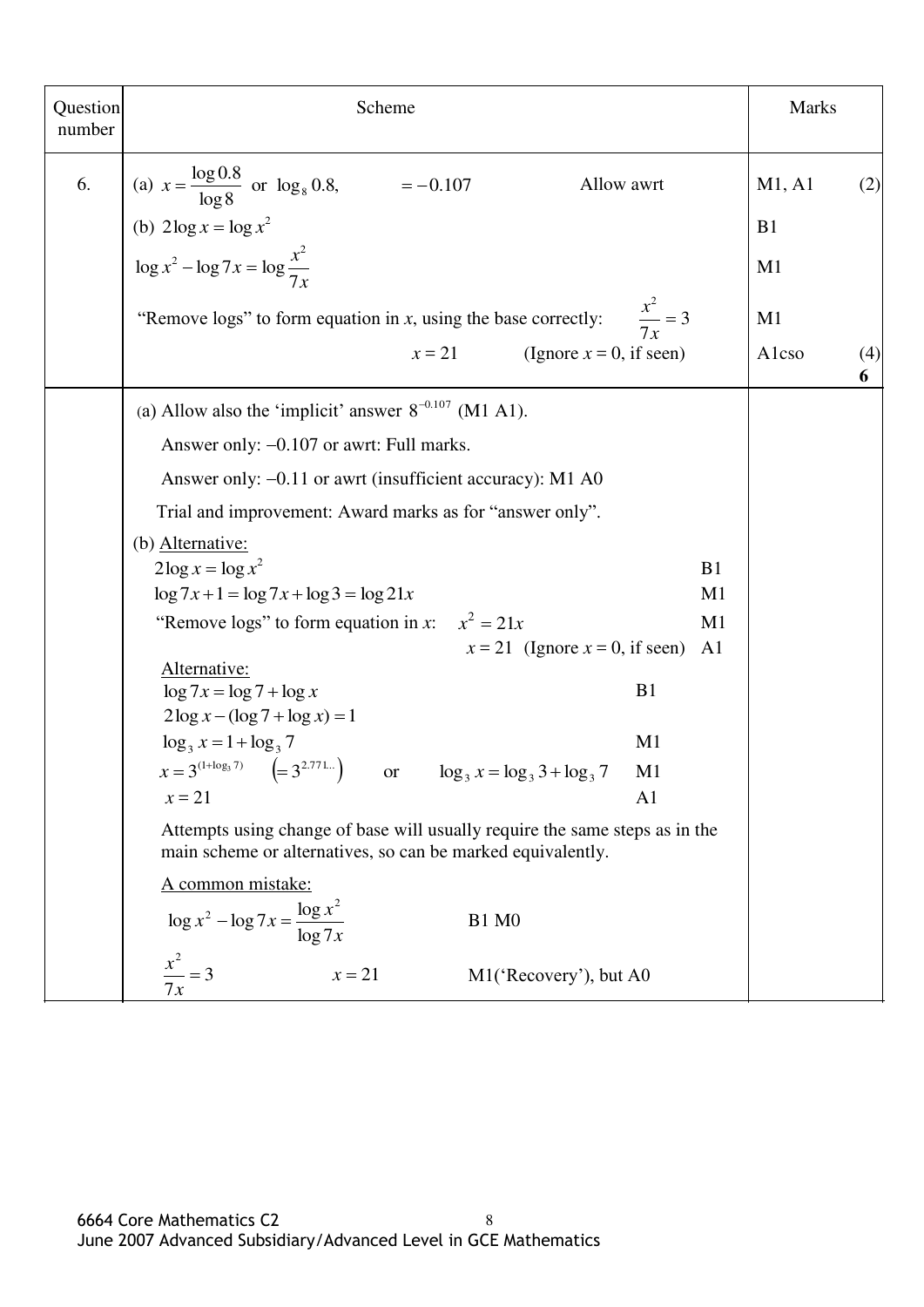| Question<br>number | Scheme                                                                                                                                                          |                |     |
|--------------------|-----------------------------------------------------------------------------------------------------------------------------------------------------------------|----------------|-----|
| 7.                 | (a) Gradient of AM: $\frac{1-(-2)}{3-1} = \frac{3}{2}$ or $\frac{-3}{2}$                                                                                        | B <sub>1</sub> |     |
|                    | Gradient of <i>l</i> : $= -\frac{2}{2}$<br>M: use of $m_1m_2 = -1$ , or equiv.                                                                                  | M <sub>1</sub> |     |
|                    | $y-1=-\frac{2}{3}(x-3)$ or $\frac{y-1}{x-3}=-\frac{2}{3}$ [3y = -2x+9] (Any equiv. form)                                                                        | <b>M1 A1</b>   | (4) |
|                    | (b) $x = 6$ : $3y = -12 + 9 = -3$ $y = -1$ (or show that for $y = -1$ , $x = 6$ ) (*)<br>(A conclusion is <u>not</u> required).                                 | B1             | (1) |
|                    | (c) $(r^2 = (6-1)^2 + (-1-(-2))^2$<br>M: Attempt $r^2$ or r                                                                                                     | <b>M1 A1</b>   |     |
|                    | N.B. Simplification is not required to score M1 A1                                                                                                              |                |     |
|                    | $(x\pm 6)^2 + (y\pm 1)^2 = k$ , $k \ne 0$ (Value for k not needed, could be $r^2$ or r)                                                                         | M1             |     |
|                    | $(x-6)^2 + (y+1)^2 = 26$ (or equiv.)                                                                                                                            | A <sub>1</sub> | (4) |
|                    | Allow $(\sqrt{26})^2$ or other exact equivalents for 26.<br>(But $(x-6)^2 + (y-1)^2 = 26$ scores M1 A0)                                                         |                |     |
|                    | (Correct answer with no working scores full marks)                                                                                                              |                | 9   |
|                    | (a) $2nd M1$ : eqn. of a straight line through (3, 1) with any gradient except 0 or $\infty$ .                                                                  |                |     |
|                    | Alternative: Using (3, 1) in $y = mx + c$ to find a value of c scores M1, but<br>an equation (general or specific) must be seen.                                |                |     |
|                    | Having coords the <u>wrong way round</u> , e.g. $y-3=-\frac{2}{3}(x-1)$ , loses the                                                                             |                |     |
|                    | $2nd$ M mark <u>unless</u> a correct general formula is seen, e.g. $y - y_1 = m(x - x_1)$ .                                                                     |                |     |
|                    | If the point $P(6,-1)$ is used to find the gradient of MP, maximum marks<br>are (a) B0 M0 M1 A1 (b) B0.                                                         |                |     |
|                    | (c) 1 <sup>st</sup> M1: Condone <u>one</u> slip, numerical or sign, inside a bracket.                                                                           |                |     |
|                    | Must be attempting to use points $P(6, -1)$ and $A(1, -2)$ , or perhaps P and B.<br>(Correct coordinates for B are $(5, 4)$ ).                                  |                |     |
|                    | 1 <sup>st</sup> M alternative is to use a complete Pythag. method on triangle MAP,<br>n.b. $MP = MA = \sqrt{13}$ .                                              |                |     |
|                    | Special case:<br>If candidate persists in using their value for the y-coordinate of $P$ instead of the<br>given $-1$ , allow the M marks in part (c) if earned. |                |     |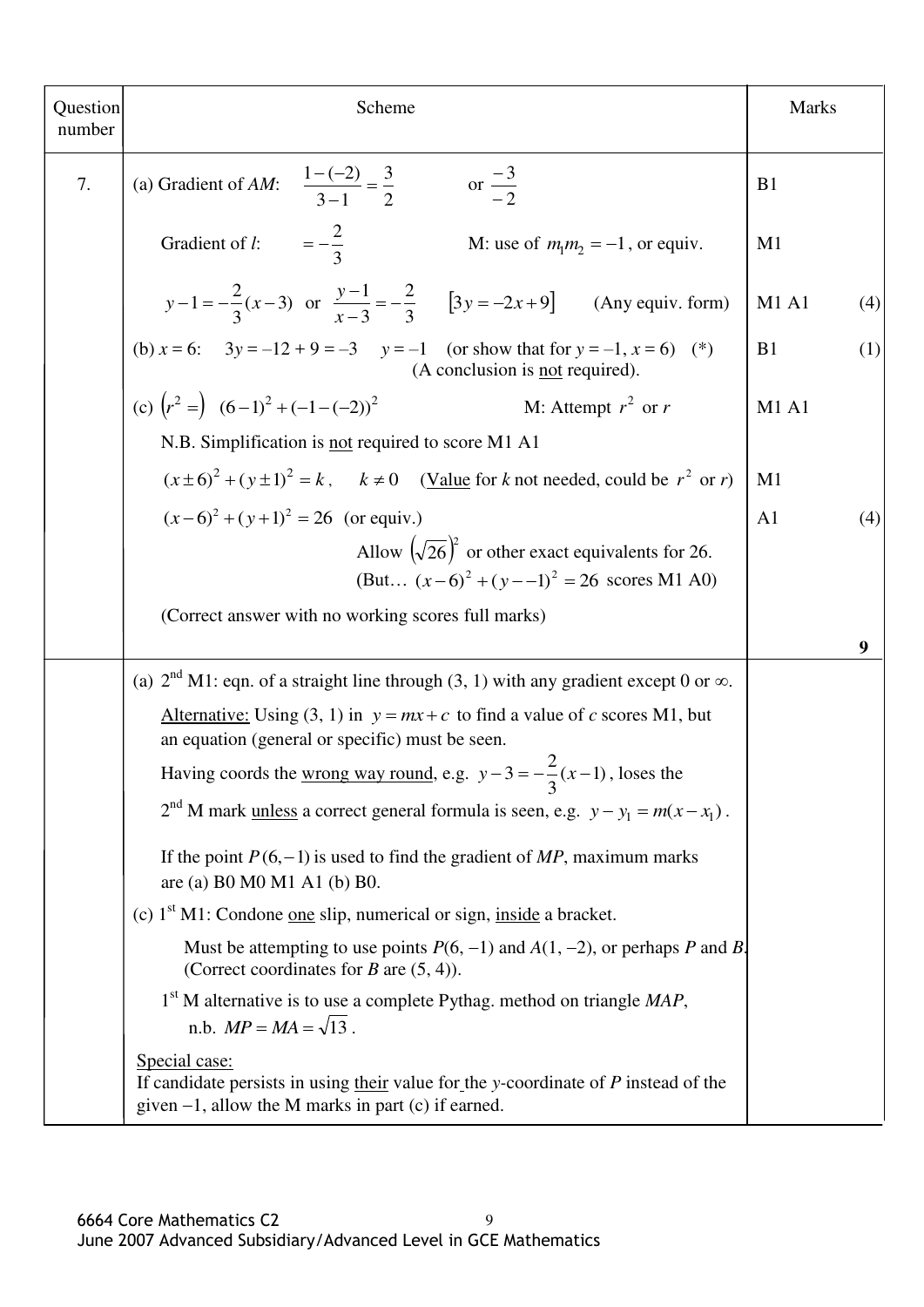| Question<br>number | Scheme                                                                                                                                                                                                                                                                                                       | <b>Marks</b>   |          |
|--------------------|--------------------------------------------------------------------------------------------------------------------------------------------------------------------------------------------------------------------------------------------------------------------------------------------------------------|----------------|----------|
| 8.                 | (a) 50 000 $r^{n-1}$ (or equiv.) (Allow $ar^{n-1}$ if 50 000 $r^{n-1}$ is seen in (b))                                                                                                                                                                                                                       | B1             | (1)      |
|                    | (b) $50\ 000r^{n-1} > 200\ 000$<br>(Using answer to (a), which must include $r$ and $n$ , and 200 000)<br>(Allow equals sign or the wrong inequality sign)<br>(Condone 'slips' such as omitting a zero)                                                                                                      | M <sub>1</sub> |          |
|                    | $r^{n-1} > 4 \implies (n-1)\log r > \log 4$<br>(Introducing logs and dealing correctly with the power)<br>(Allow equals sign or the wrong inequality sign)                                                                                                                                                   | M1             |          |
|                    | $n > \frac{\log 4}{\log r} + 1$<br>$(*)$                                                                                                                                                                                                                                                                     | Alcso          | (3)      |
|                    | (c) $r = 1.09$ : $n > \frac{\log 4}{\log 1.09} + 1$ or $n - 1 > \frac{\log 4}{\log 1.09}$ ( <i>n</i> > 17.086) (Allow equality)                                                                                                                                                                              | M1             |          |
|                    | Year 18 or<br>2023 (If one of these is correct, ignore the other)                                                                                                                                                                                                                                            | A <sub>1</sub> | (2)      |
|                    | (d) $S_n = \frac{a(1 - r^n)}{1 - r} = \frac{50000(1 - 1.09^{10})}{1 - 1.09}$                                                                                                                                                                                                                                 | <b>M1 A1</b>   |          |
|                    | £760 000 (Must be this answer nearest £10000)                                                                                                                                                                                                                                                                | A <sub>1</sub> | (3)<br>9 |
|                    | (b) Incorrect inequality sign at any stage loses the A mark.<br>Condone missing brackets if otherwise correct, e.g $n-1 \log r > \log 4$ .                                                                                                                                                                   |                |          |
|                    | $50\,000r^{n-1} > 200\,000$<br>A common mistake:<br>M1<br>$(n-1)\log 50\,000r > \log 200\,000$<br>M <sub>0</sub><br>('Recovery' from here is not possible).                                                                                                                                                  |                |          |
|                    | (c) Correct answer with no working scores full marks.<br>Year 17 (or 2022) with no working scores M1 A0.<br>Treat other methods (e.g. "year by year" calculation) as if there is no working.                                                                                                                 |                |          |
|                    | (d) M1: Use of the correct formula with $a = 50000$ , 5000 or 500000, and<br>$n = 9, 10, 11$ or 15.                                                                                                                                                                                                          |                |          |
|                    | M1 can also be scored by a "year by year" method, with terms added.<br>(Allow the M mark if there is evidence of adding 9, 10, 11 or 15 terms).<br>$1st$ A1 is scored if 10 correct terms have been added (allow "nearest £100").<br>(50000, 54500, 59405, 64751, 70579, 76931, 83855, 91402, 99628, 108595) |                |          |
|                    | No working shown: Special case: 760 000 scores 1 mark, scored as 1, 0, 0.<br>(Other answers with no working score no marks).                                                                                                                                                                                 |                |          |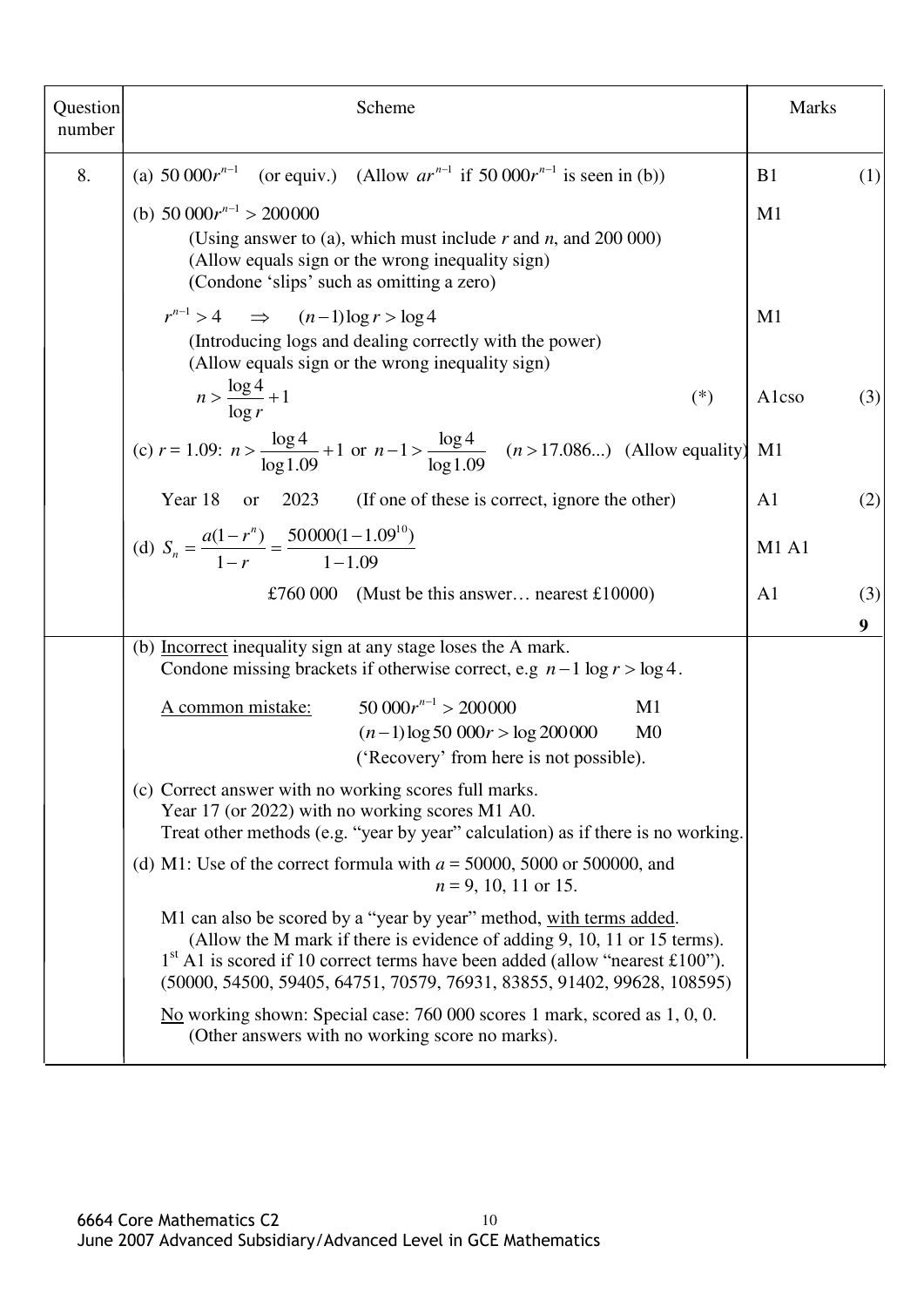| Question<br>number | Scheme                                                                                                                                                                                                                                                                                                                                                                                                                                                                                                                                                                                                                                                                                                                                                                                                                                                                                                                                                                                                                                                                                                                                                                                                                                      | <b>Marks</b>                      |  |
|--------------------|---------------------------------------------------------------------------------------------------------------------------------------------------------------------------------------------------------------------------------------------------------------------------------------------------------------------------------------------------------------------------------------------------------------------------------------------------------------------------------------------------------------------------------------------------------------------------------------------------------------------------------------------------------------------------------------------------------------------------------------------------------------------------------------------------------------------------------------------------------------------------------------------------------------------------------------------------------------------------------------------------------------------------------------------------------------------------------------------------------------------------------------------------------------------------------------------------------------------------------------------|-----------------------------------|--|
| 9.                 | Sine wave (anywhere) with at least 2<br>(a)<br>turning points.<br>Starting on positive y-axis, going up to a<br>0.5<br>max., then min. below $x$ -axis, no further<br>turning points in range, finishing above<br>3πΩ<br>x-axis at $x = 2\pi$ or 360°. There must be<br>$-0.5$<br>some indication of scale on the y-axis<br>$(e.g. 1, -1 \text{ or } 0.5)$<br>Ignore parts of graph outside 0 to $2\pi$ .<br>n.b. Give credit if necessary for what is seen on an initial sketch (before any<br>transformation has been performed).                                                                                                                                                                                                                                                                                                                                                                                                                                                                                                                                                                                                                                                                                                         | M1<br>A <sub>1</sub><br>(2)       |  |
|                    | (b) $\left(0, \frac{1}{2}\right)$ , $\left(\frac{5\pi}{6}, 0\right)$ , $\left(\frac{11\pi}{6}, 0\right)$ (Ignore any extra solutions) (Not 150°, 330°) B1, B1, B1<br>$\left(\pi-\frac{\pi}{6}\right)$ and $\left(2\pi-\frac{\pi}{6}\right)$ are insufficient, but if <u>both</u> are seen allow B1 B0.<br>(c) awrt 0.71 radians (0.70758), or awrt 40.5° (40.5416) ( $\alpha$ )<br>$(\pi - \alpha)$ (2.43) or (180- $\alpha$ ) if $\alpha$ is in degrees. $\left  \operatorname{NOT} \pi - \left( \alpha - \frac{\pi}{6} \right) \right $<br>Subtract $\frac{\pi}{6}$ from $\alpha$ (or from $(\pi - \alpha)$ ) or subtract 30 if $\alpha$ is in degrees                                                                                                                                                                                                                                                                                                                                                                                                                                                                                                                                                                                    | (3)<br>B <sub>1</sub><br>M1<br>M1 |  |
|                    | 0.18 (or $0.06\pi$ ), 1.91 (or $0.61\pi$ )<br>Allow awrt<br>(The $1st$ A mark is dependent on just the $2nd$ M mark)                                                                                                                                                                                                                                                                                                                                                                                                                                                                                                                                                                                                                                                                                                                                                                                                                                                                                                                                                                                                                                                                                                                        | A1, A1<br>(5)<br>10               |  |
|                    | (b) The zeros are not required, i.e. allow 0.5, etc. (and also allow coordinates<br>the wrong way round).<br>These marks are also awarded if the exact intercept values are seen in part (a),<br>but if values in (b) and (a) are contradictory, (b) takes precedence.<br>(c) B1: If the required value of $\alpha$ is <u>not seen</u> , this mark can be given by<br>implication if a final answer rounding to $0.18$ or $0.19$ (or a final answer<br>rounding to 1.91 or 1.90) is achieved. (Also see premature approx. note*).<br>Special case: $\sin\left(x + \frac{\pi}{6}\right) = 0.65 \implies \sin x + \sin\frac{\pi}{6} = 0.65 \implies \sin x = 0.15$<br>$x = \arcsin 0.15 = 0.15056$ and $x = \pi - 0.15056 = 2.99$ (B0 M1 M0 A0 A0)<br>(This special case mark is also available for degrees $180 - 8.62$ )<br>Extra solutions outside 0 to $2\pi$ : Ignore.<br>Extra solutions between 0 and $2\pi$ : Loses the final A mark.<br>*Premature approximation in part (c):<br>e.g. $\alpha = 41^{\circ}$ , $180 - 41 = 139$ , $41 - 30 = 11$ and $139 - 30 = 109$<br>Changing to radians: 0.19 and 1.90<br>This would score B1 (required value of $\alpha$ not seen, but there is a final<br>answer 0.19 (or 1.90)), M1 M1 A0 A0. |                                   |  |